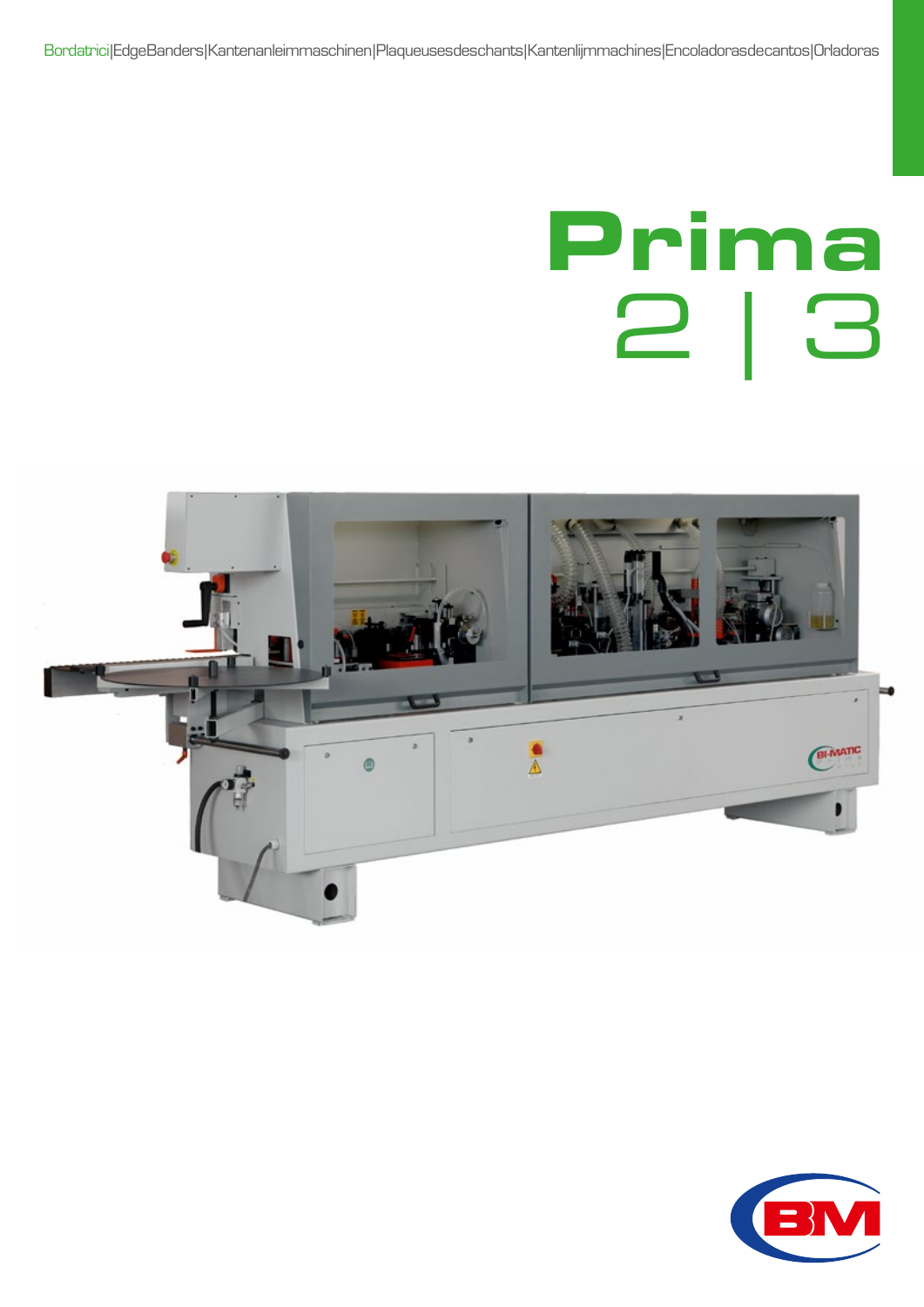

### O Sistema di comando

- Veloce accesso al funzionamento dei gruppi operativi.
- Messaggistica errori e malfunzionamenti.
- ₩ Control system
- Rapid access to operation unit. - Error and trouble message
- system



- Rascher Zugriff auf die Funktion sweise der Betriebsgruppen.
- Meldung von Fehlern und
- Störungen.



- Système de commande
- Accès rapide au fonctionnement des groupes opérationnels.
- Messages pour les erreurs et les dysfonctionnements.

 $\bigcap$ Sturingssysteem

- Snelle toegang tot de
- werkgroepen.
- Meldingen van fouten en onregelmatigheden.

€ Sistema de control

- Acceso rápido al funcionamiento de los grupos operativos.
- Mensajería de errores y fallos de funcionamiento.

Sistema de comando

- Acesso rápido ao funcionamento
- dos conjuntos operacionais. - Mensagens de erros e maus
- funcionamentos.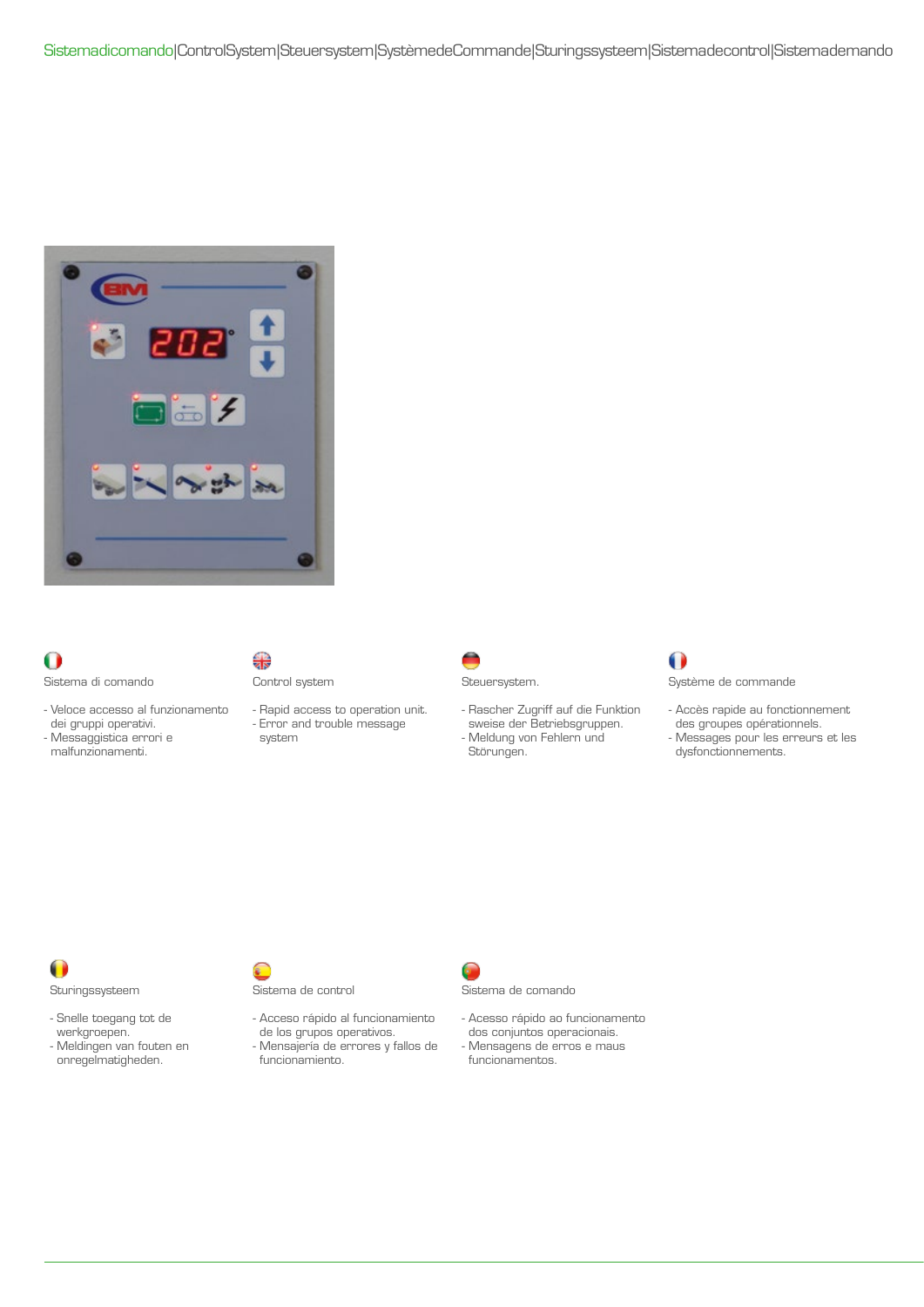



## O

Sistema di comando installato sulle macchine della versione con gruppo **a**.

- Display grafico da 7"
- Semplice e intuitivo menù operativo
- Sistema di memorizzazione programmi di lavoro (Kit Plus)
- Sistema di back-up dati macchina e programmi (Kit Plus)
- Veloce accesso al funzionamento dei gruppi operativi
- Messaggistica errori e malfunzionamenti

## ₩

system

c

Control system installed on machines of version with **a.** unit.

- 7" Graphic display
- Simple and user-friendly operation menu
- Work program saving system (Kit Plus)
- Back-up system of machine data and programs
- Rapid access to operation unit - Error and trouble message

An den Maschinen der Version mit **a**.

- 7" Grafikdisplay
- Einfaches und intuitives
- Betriebsmenü
- System zur Speicherung von Arbeitsprogrammen (Kit Plus)
- Backup-System für Maschinendaten und Programme
- Rascher Zugriff auf
- die Funktionsweise der
- Betriebsgruppen
- Meldung von Fehlern und Störungen

## $\bullet$

Système de commande installé sur les machines de la version avec groupe **a**.

- Écran graphique de 7"
- Menu opérationnel simple et intuitif
- Système de mémorisation des programmes de travail (Kit Plus)
- Système de sauvegarde des données machines et des programmes
- Accès rapide au fonctionnement des groupes opérationnels
- Messages pour les erreurs et les dysfonctionnements

## $\blacksquare$

Sturingssysteem geïnstalleerd op machineversies met een **a**. groep.

- 7" grafisch scherm
- Eenvoudig en gebruiksvriendelijk bedieningsmenu
- Opslag van werkprogramma's (Kit Plus)
- Back-up van machinegegevens en programma's
- Snelle toegang tot werkgroepen - Meldingen van fouten en onregelmatigheden

Sistema de control montado en las máquinas de la versión con grupo **a**.

- Pantalla gráfica de 7"
- Menú operativo simple e intuitivo - Sistema de memorización de los
- programas de trabajo (Kit Plus) - Sistema de salvaguarda de los
- datos de la máquina y programas - Acceso rápido al funcionamiento
- de los grupos operativos
- Mensajería de errores y fallos de funcionamiento

Sistema de comando instalado nas máquinas da versão

- Display gráfico de 7"
- Menu operacional simples e intuitivo
- Sistema de memorização dos programas de trabalho (Kit Plus)
- Sistema de back@up dos dados da máquina e programas
- Acesso rápido ao funcionamento dos conjuntos operacionais
- Mensagens de erros e maus
- funcionamentos

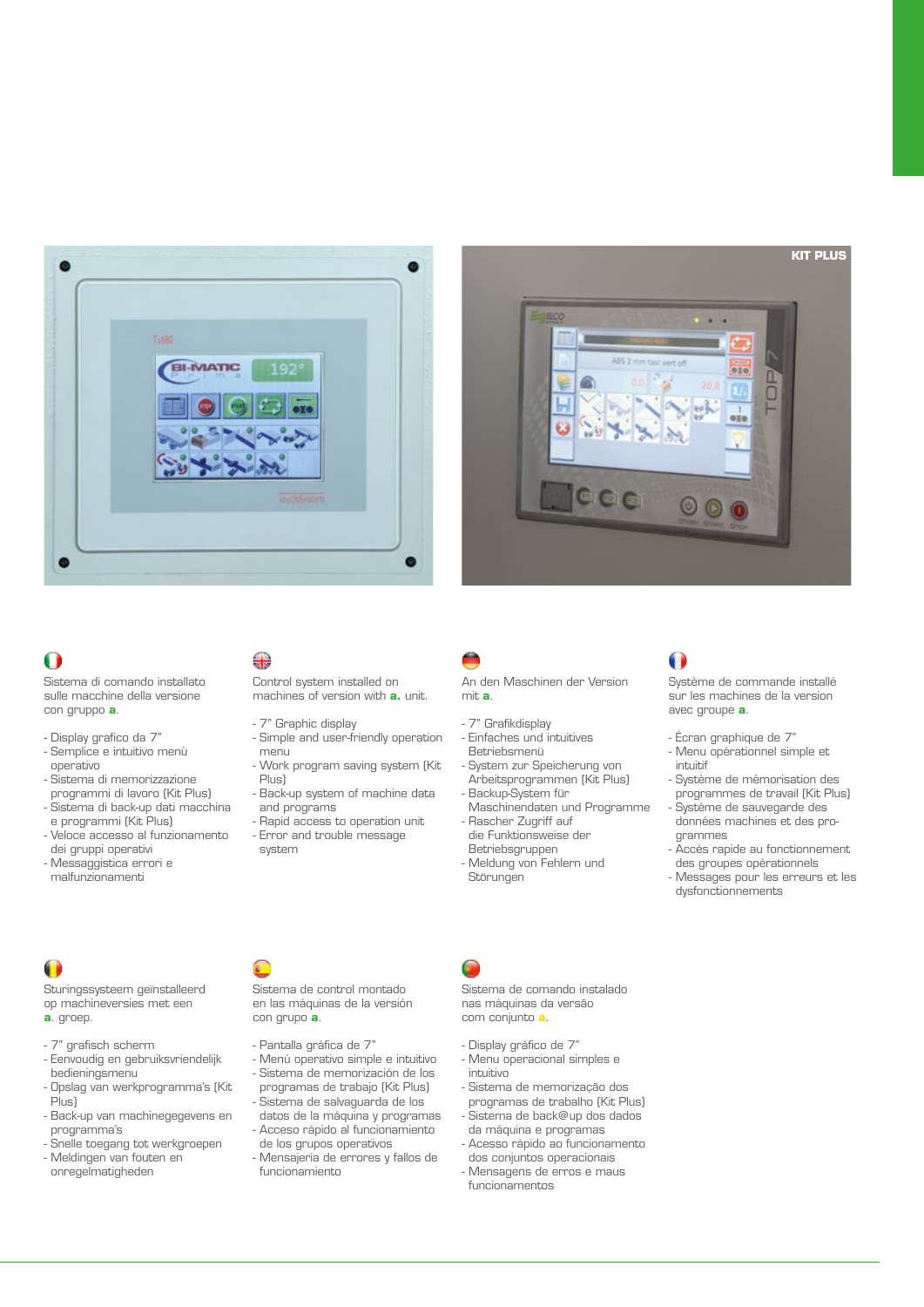

Bordatrici automatiche per bordare pannelli fino a 40/50\*\*\* mm di spessore con bordi da 0,4 a 2/3\*\*\* mm di spessore.

- r. Bordatrici automatiche con gruppo di rettifica pannelli.
- a. Bordatrici automatiche con gruppo arrotondatore di teste.

Automatic edge-bander for work piece thickness up to 40/50\*\*\* mm and edge thickness from 0,4 to 2/3\*\*\* mm.

- r. Automatic edge bander to edge panels with panel pre-milling unit.
- a. Automatic edge bander to edge panels with contour trimming unit.

Automatische Kantenanleimmaschine für das Anleimen von Platten bis zu 40/50\*\*\* mm Stärke und einer Kante mit einer Dicke von 0,4 zu  $2/3***$  mm.

- r. Automatische Kantenanleimmaschine mit Fügefräsaggregat.
- a. Automatische Kantenanleimmaschine mit Abrundaggregat.

Machines à border automatiques pour des bords d'une épaisseur de 0,4 à 2/3\*\*\* mm sur des panneaux d'une épaisseur allant jusqu'à a 40/50\*\*\* mm.

- r. Plaqueuse de chants automatique avec groupe de rectification.
- a. Plaqueuse de chants automatique avec groupe arrondisseur.

Automatische kantenlijmmachine voor werkstukdiktes tot 40/50\*\*\* mm en boorddiktes tussen 0,4 en 2/3\*\*\* mm.

- r. Automatische kantenlijmmachine om panelen te bewerken met voorfreesgroep.
- a. Automatische kantenlijmmachine om panelen te bewerken met afrondfreesgroep.

Encoladoras automáticas para cantear paneles hasta 40/50\*\*\* mm de grueso, con cantos de 0,4 a 2/3\*\*\* mm de espesor. r. - Encoladoras automáticas con grupo toupie en entrada.

a. - Encoladoras automáticas con grupo redondeador.

Orladoras automáticas para orlar painéis até 40/50\*\*\* mm de espessura com orlas desde 0,4 até 2/3\*\*\* mm de espessura.

- r. Orladoras automáticas com grupo de rectificação de painéis.
- a. Orladoras automáticas com grupo arredondador.

## Prima 5.2.B - r.

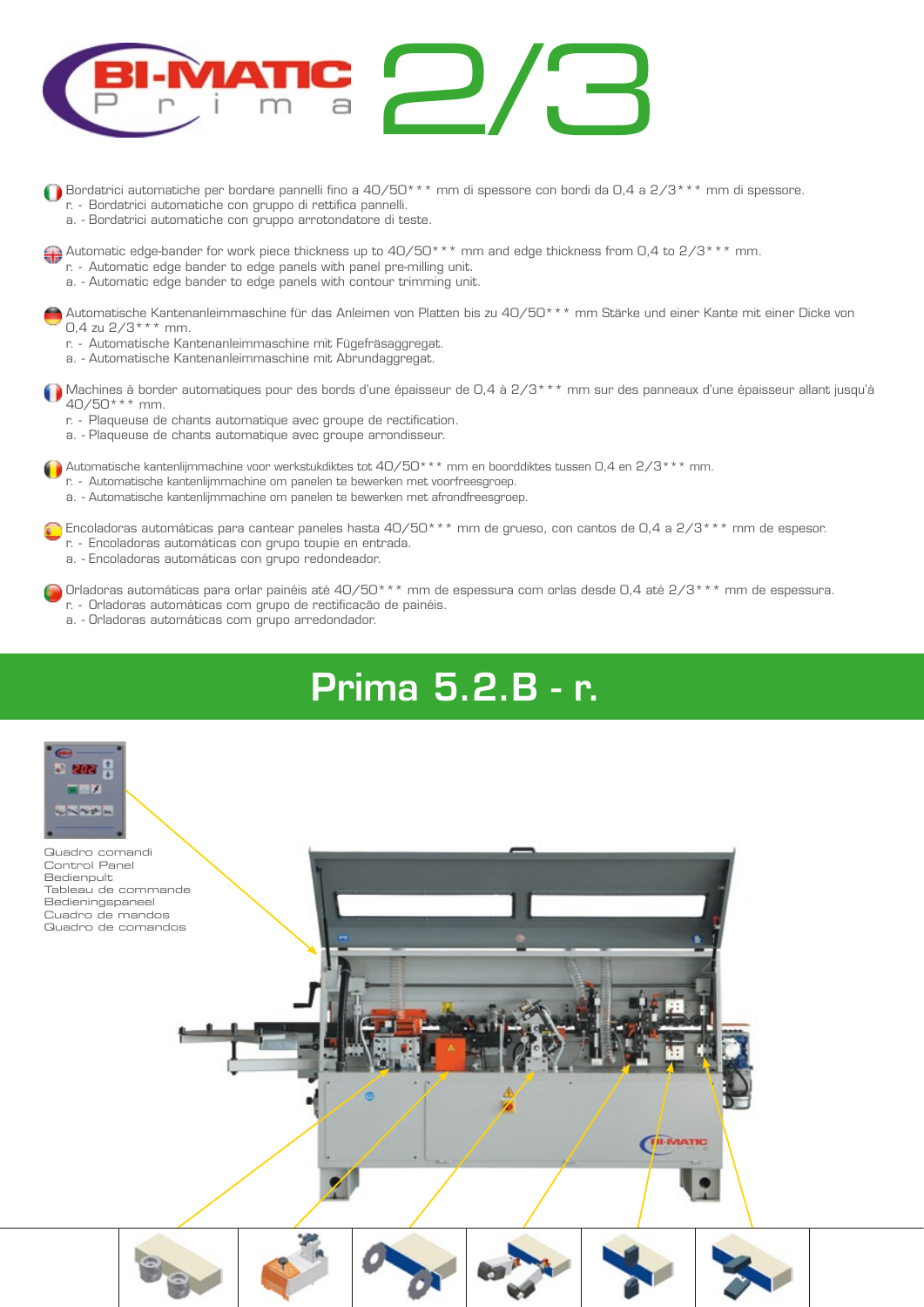

|         | PRIMA 2/3        |                      |  |  |  |
|---------|------------------|----------------------|--|--|--|
| А       | 60 / 95 ** mm    | $2.36 / 3.74***$     |  |  |  |
| B min   | $8/12$ mm        | $0.31 / 0.47$ in     |  |  |  |
| B max   | 40 / 50*** mm    | $1.57 / 1.97***$ in  |  |  |  |
| C min   | $0.4 \text{ mm}$ | 0.016 in             |  |  |  |
| $C$ max | $2/3***$ mm      | $0.8 - 0.12***$ in   |  |  |  |
| $\Box$  | 55 mm            | $2.17$ in            |  |  |  |
| F       | $80 / 300**$ mm  | $3.15 / 11.81$ ** in |  |  |  |
| bar     | 6                | 6                    |  |  |  |
|         | $7 / 9***$ mt/1' | 23 / 29.5 *** ft/1'  |  |  |  |

\* con rettifica, with pre-milling, mit Fügefräsaggregat, avec rectification, met voorfreesgroep, com tupi en entrada, com rectificaçao

\*\* con arrotondatore, with rounder, mit Abrundaggregat, avec arrondisseur, met afrondfreesgroep, com redondeador, com arredondador

\*\*\* optional, optionals, auf Wunsch, options, opties, optionale, opcional

| EMISSIONE SONORA INOISE LEVEL<br>III valore è indicativo | Approximate value | <b>GERÄUSCHPEGEL</b><br>Näherungskiert | EMISSION SONORE<br>Valeur indicative | <b>GELUIDSSTERKTE</b><br>Indicatieve waarde | <b>EMISIÓN SONORA</b><br>El valor es indicativo 10 valor é indicativo | EMISSÃO ACÚSTICA |  |  |  |
|----------------------------------------------------------|-------------------|----------------------------------------|--------------------------------------|---------------------------------------------|-----------------------------------------------------------------------|------------------|--|--|--|
| dh 65-72                                                 |                   |                                        |                                      |                                             |                                                                       |                  |  |  |  |

## Prima 5.2.B - r. Prima 7.3 - r.a. *Plus*

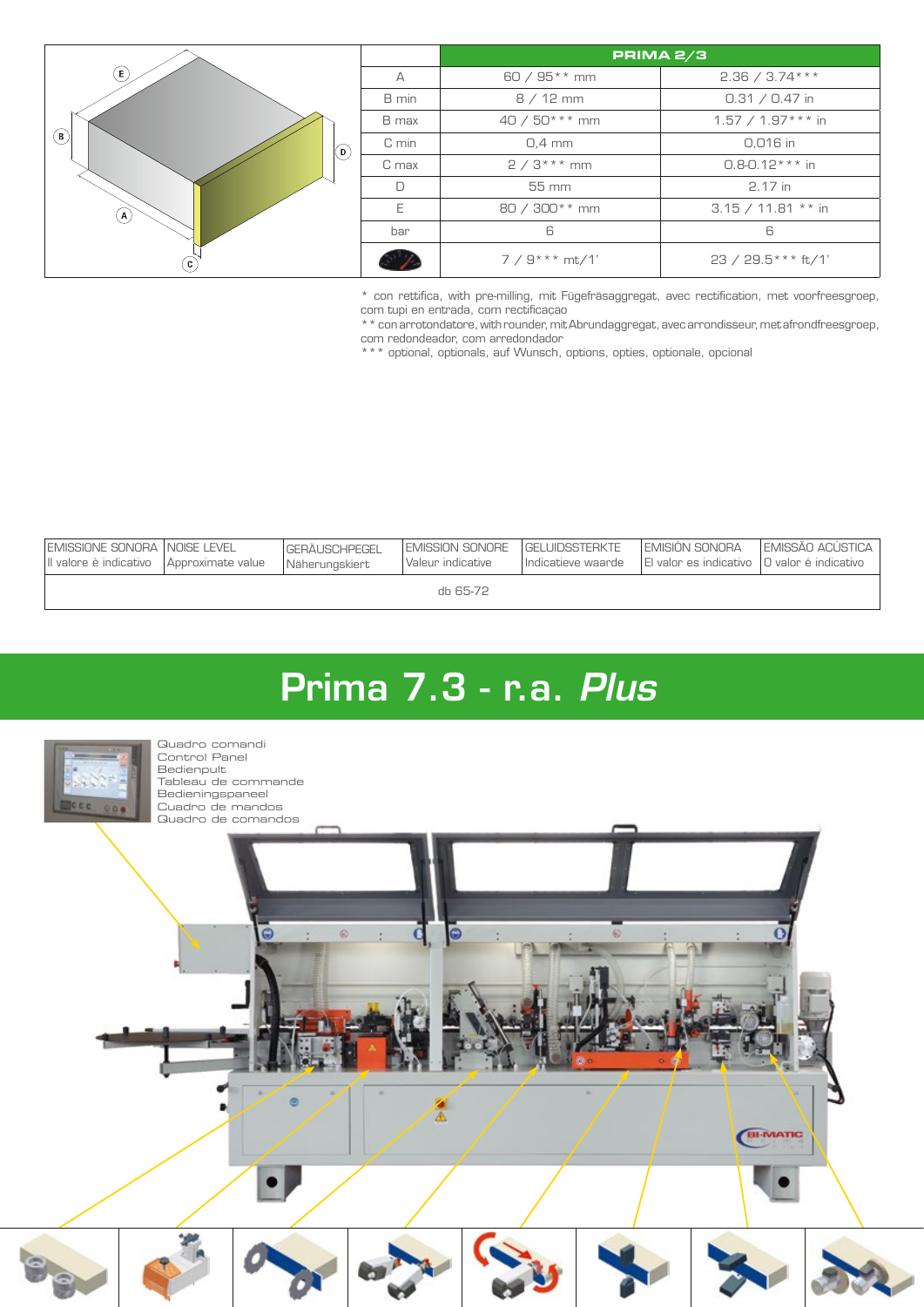## **Gruppi | Units | Ausstattung | Groupes | Groepen | Grupo | Grupo**



Gruppo rettifica a tempo con 2 motori HF a 12.000 g/1.

Timed pre-milling unit HF with 2 ₩ motors @ 12.000 rpm.

- Fügefräsaggregat HF mit 2 Motoren mit 12.000 U/min.
- Dispositif de rectification temporisé HF à 2 moteurs à 12.000T/1'.
- Getimede voorfreesgroep HF 2 motoren op 12.000 tpm.
- Grupo toupie en entrada a tiempo HF de 2 motores a 12.000 g/1'.
- Grupo de rectificação na entrada com 2 motores a 12.000 rpm.



- Gruppo arrotondatore A-PR 02 a 1 motore a 12.000 g/1' per la lavorazione degli spigoli.
- A-PR 02 Contour Trimming Unit 1 motor @12.000 rpm for edge processing.
- Abrundaggregat Typ A-PR 02 mit 1 Motor mit 12.000 U/min. für die Kopfkantenbearbeitung.
- Dispositif d'arrondissage A-PR 02 avec 1 moteur 12.000 T/1' pour l'usinage des têtes.
- Afrondfreesgroep A-PR 02 met 1 motor op 12.000 tpm voor de bewerking van de hoeken.
- Grupo redondeador A-PR 02 con 1 motor 12.000 g/1' para la elaboración de las cabezas.
- Grupo arredondador A-PR 02 de 12.000 rpm para trabalhar as extremidades do painel.



Vasca colla da lt. 1,5; tempo di riscaldamento di 5-6 min.

1,5lt glue pot capacity; 5-6 min heating up Time.

1,5 Lt. Leimbeckeninhalt; Aufheizzeit 5-6 min.

Bac à colle de 1,5 lt; temps de chauffage de 5-6 min.

Capaciteit lijmbak 1,5l; opwarmtijd 5-6 min.

Capacidad calderin de cola de 1,5 lt; tiempo de calientamiento de 5-6 min.

Capacidade do deposito de cola de 1,5lt; tempo de aquecimento de 5-6 min.



Gruppo raschiatore.

Scraper unit.

Ziehklingenaggregat.

Dispositif de raclage.

Schraapgroep.

Grupo rascador.

Grupo raspador.



Gruppo intestatore verticale 1 motore a 12.000 g/1'.

Vertical butting unit with 1 motor @12.000 rpm.

Sägekappaggregat mit 1 Motor á  $12.000$  U/min.

Coupe en bout verticale à 1 moteur à 12.000 T/1'.

Verticale zaaggroep met 1 motor op 12.000 tpm.

Grupo retestador vertical 1 motor a 12.000 g/1'.

Grupo retestador com 1 disco verticais a 12.000 rpm.



Gruppo raschiacolla. Glue Scraper unit. Flachziehklingenaggregat. Dispositif de raclage de la colle.

Lijmschraapgroep.

Grupo rascador de cola.

Grupo raspador de cola.



Gruppo refilatore HF 12.000 g/1'.

Trimming unit HF @ 12.000 rpm.

Fräsaggregat mit 2 Motoren á 12.000 U/min.

Dispositif d'affleurage HF 12.000 T/1'.

Rechte freesgroep HF op 12.000 t.nm.

Grupo refilador HF 12.000 g/1'.

Grupo afagador de 12.000 rpm.



Gruppo spazzolatore a 3.000 g/1'. Buffing unit @ 3.000 rpm. Schwabbelaggregat mit 2 Motoren á 3.000 U/min. Dispositif de brossage à 3.000 T/1'. Borstelgroep op 3.000 tpm. Grupo pulidor a 3.000 g/1'. Grupo de escovas de 3.000 rpm.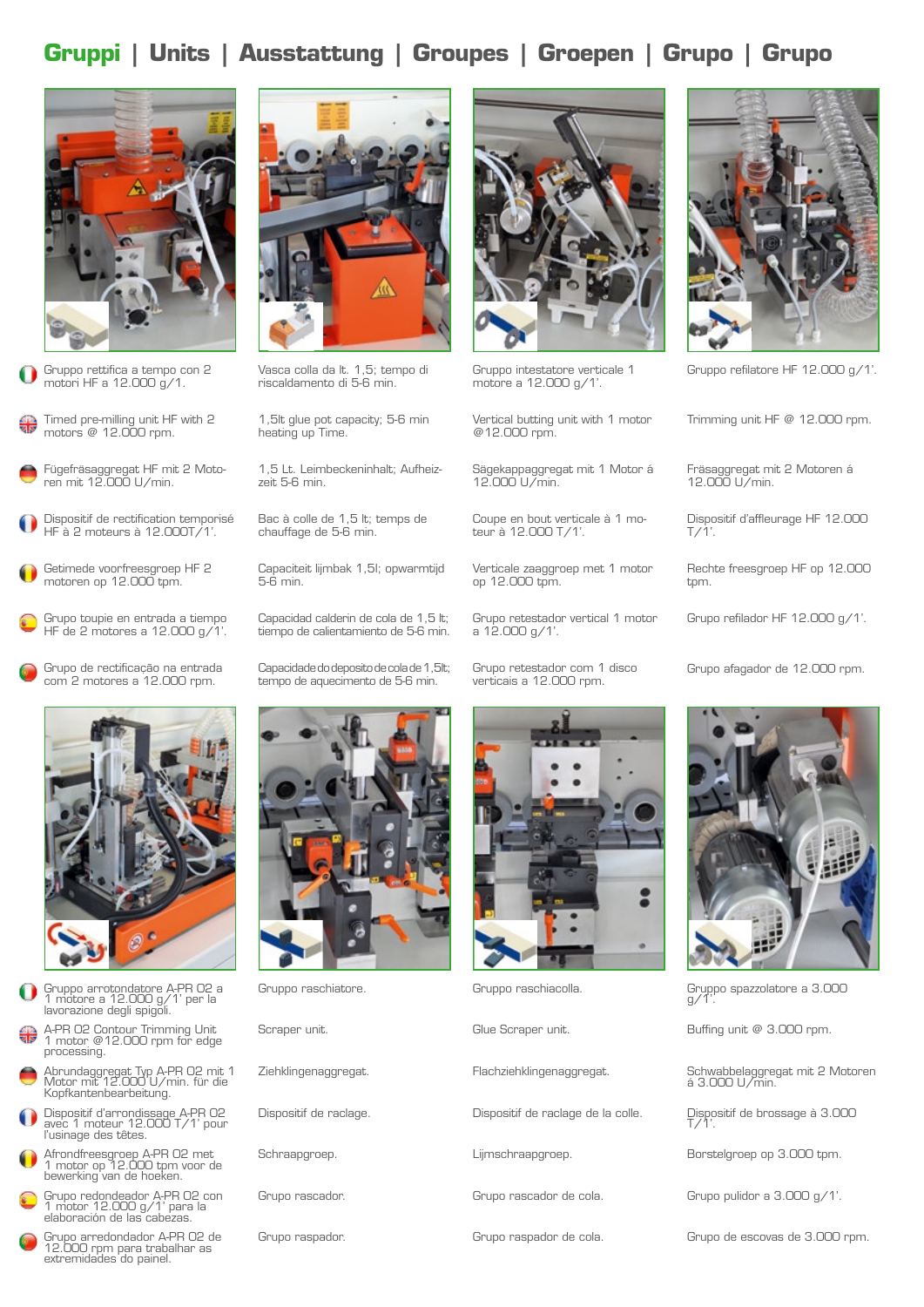## **Optional | Optionals | Auf Wunsch | Options | Opties | Optionale | Opcional**



- Gruppo intestatore verticale 2 motori a 12.000 g/1', inclinabile da O° a 15° (Kit Plus).
- Vertical butting unit with 2 motors €€ @12.000 rpm, chamfer from 0° to 15° (Kit Plus).
- Sägekappaggregat mit 2 Motoren á 12.000 U/min., schwenkbar von 0° bis 15° (Kit Plus).
- Coupe en bout verticale à 2 moteurs à 12.000 T/1', inclinable de 0° à 15° (Kit Plus).
- Verticale zaaggroep met 2 motoren op 12.000 tpm, schuinstelbaar van 0° tot 15° (Kit Plus).
- Grupo retestador vertical 2 motores a 12.000 g/1', inclinable de 0° a 15° (Kit Plus).
- Grupo retestador com dois discos verticais a 12.000 rpm, inclinável de 0° até 15° (Kit Plus).



Sistema pneumatico per l'inclinazione del gruppo Intestatore, dal pannello di comando (con Kit Plus).

Pneumatic system to slant End Trimming Unit from control panel (with Kit Plus).

Pneumatisch schwenkbaresKappsägeaggregat, vom Bedienpult anwählbar (mit Kit Plus).

Système pneumatique pour l'inclinaison du groupe Coupe en bout, à partir du panneau de commande (avec Kit Plus).

Pneumatisch systeem voor schuinstelling van de zaaggroep vanop het bedieningspaneel (met Kit Plus).

Sistema neumático para la inclinación del grupo Retestador, del panel de mando (con Kit Plus).

Sistema pneumático para a inclinação do grupo Retestador, a partir do painel de comando (com Kit Plus).



- Kit 3mm: Cesoia Verticale, nr. 03 Rulli di pressione e Refilatore con motori da HP 0,75. o
- Kit 3mm: Vertical Shear + nr. 03 Pressure Rollers + HP 0,75 edge trim- ming motors.
- Kit 3mm: kappschere + 3 Andruckwalze + Bündigfräsaggregat HP 0,75.
- Kit 3mm: Cizalle + 3 rouleaux de pression + affleurage HP 0,75. Ω
- Kit 3mm: Verticale schuif + nr. 03 Drukrollers + HP 0,75 kant snijmoto-

Kit 3mm: Cizalla + 3 rodillos de presión + refilador HP 0,75.

Kit 3mm: Cisalhamento vertical + nr. 03 Rolos de pressão + HP 0,75 motores de corte de borda.



Sistema pneumatico per l'esclusione / inserimento del gruppo Raschiabordo.

Pneumatic system to cut off / insert the Edge Scraping Unit.

Pneumatisch ein-oder aussetzbares Ziehklingenaggregat.

Système pneumatique pour l'exclusion / insertion du groupe Racle-bord.

Pneumatisch systeem voor in-/ uitschakeling boordschraapgroep.

Sistema neumático para la exclusión/ introducción del grupo Rascacanto.

Sistema pneumático para a exclusão / inserção do grupo Raspador.



Sistema pneumatico per l'esclusione / inserimento del gruppo raschiacolla.

Pneumatic system to cut off / insert the Glue Scraper Unit.

Pneumatisch ein-oder aussetzbares Flachziehklingenaggregat.

Système pneumatique pour l'exclusion / insertion du groupe raclage de la colle.

Pneumatisch systeem voor in-/ uitschakeling Lijmschraapgroep.

Sistema neumático para la exclusión/ introducción del grupo rascador de cola.

Sistema pneumático para a exclusão / inserção do grupo raspador de cola.